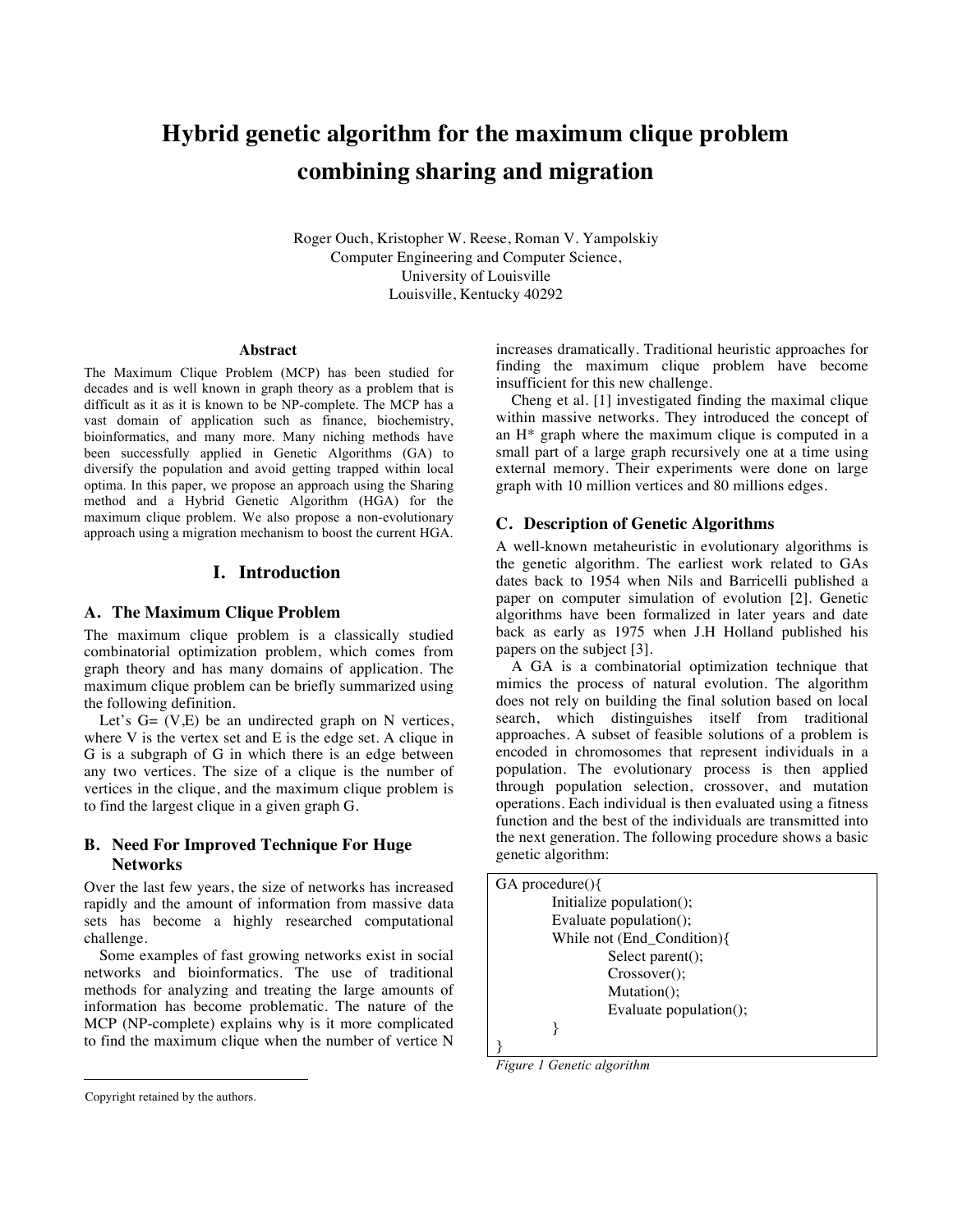Since the 1990s, significant research has been conducted on genetic algorithm, especially for finding the maximum clique.

### **II. Related Work**

Early works on the maximum clique problem were focused on greedy approaches. One of the first significant improvements on the maximum clique was done by Bron-Kerbausch[4]. This algorithm uses a recursive backtracking procedure that augments the clique by one vertex at a time. Tomita, Tanaka and Takahashi [5] proved that with a worst-time complexity  $O(3^{n/3})$ , the Bron-Kerbaush algorithm was reported as one of the fastest algorithms for listing all possible maximum cliques.

In 1986, Robson improved this algorithm by adding backtracking techniques in combination with more complicated case analyses and dynamic programming. € This however increased the space complexity of the MCP [6].

#### **A. Genetic Algorithm Methods For Max Clique**

Genetic algorithms have been successfully applied to many NP-hard problems in various domains [7-8]. GA has also been successfully used on graph problems, particularly on the graph-coloring problem  $[9]$ . On the MCP, the first approaches using GA had poor performance compared to other local search techniques [10, 11].

The idea of combining a genetic algorithm and a heuristic local search has been used in earlier applications. Marchiori [12] proposed a simple genetic algorithm based on a combination of heuristic algorithms for the MCP. In this HGA several important genetic mechanisms were implemented such as the keep-two-best parents, elitism, a roulette-wheel population selection, uniform crossover, and a fitness function based on the size of the maximal clique. Moreover, the heuristic method is used to do local transformation on a sub-graph transforming all chromosomes after crossover and mutation into a maximal clique. These processes have become known as the "relax", "repair", and "extend" phases. Her experiments on the DIMACS data sets showed that results quality and computational time have improved dramatically compared to other heuristic approaches. Marchiori [13] continued developing the hybrid genetic algorithm and compared this algorithm with two other competitive variations of genetic algorithm: the iterated local search algorithm and the multistart local search algorithm.

#### **B. Fitness Sharing Method**

Fitness sharing method has been used to avoid GA converging to local maxima. This technique was proposed by Holland [3] and expanded by Goldberg and Richardson [22]. In a GA, the formation of population in local optimal (also called niche) makes difficult the convergence toward the global optimal solution. The fitness sharing method helps to diversify the population by reducing the fitness

score of individual in populated landscapes. This technique is known as one of the best niching technique to escape from local optima.

In this paper, we implemented the sharing method, as we are attempting to diversify and explore the elements of the graph more thoroughly. The sharing function recalculates the fitness function based on how dense an area of the graph is used. Therefore, as with any fitness function, our shared fitness becomes that shown in equation 1.

$$
f'(i) = \frac{f(i)}{\sum_{j=1}^{n} sh(d(i,j))}
$$
 (1)

where sh is the sharing based on the distance d between vertex i and j. The sharing function is found in equation  $(2).$ 

$$
sh(d) = \begin{cases} 1 - \left(\frac{d}{\sigma_{share}}\right)^{\alpha}, & \text{if } d < \sigma_{share} \\ 0, & \text{otherwise} \end{cases}
$$
 (2)

#### **C. Migration in GA**

Yet another technique that inspired sociological and ecological movements between sub-populations is the concept of migration. Migration in genetic algorithms has been well studied and applied in many parallel genetic algorithms.

There are important considerations before implementing migration in genetic algorithms. Migration policies define the replacement rule to apply between two sub-populations. It is equivalent to answering the question: "What kind of individual in a sub-population A is replacing what kind of individual in sub-population B". Topology is another important aspect in multi-population genetic algorithm.

The topology defines the structure of communication between several sub-populations [14]. Finally, the migration rate must be used to define the proportion of a sub-population that is replaced with the immigrant individuals.

Migration rates and migration policies have been shown to improve the convergence of genetic algorithm considerably. Cantu-Paz has conducted experiments in which the best-replacing-worst population policy has demonstrated the best results for migration policies [15].

# **III. Proposed Solutions**

# **A. Hybrid Genetic Algorithm**

The heuristic local search algorithm is a local search based on greedy approach. Given a set of vertices, this algorithm finds the maximal clique using a "Relax", a "Repair" and an "Extend" steps. Marchiori described this algorithm in details [12]. The relax step adds random vertices to a subgraph. The repair step then extracts a small maximal clique from the current sub-graph. Finally the extend step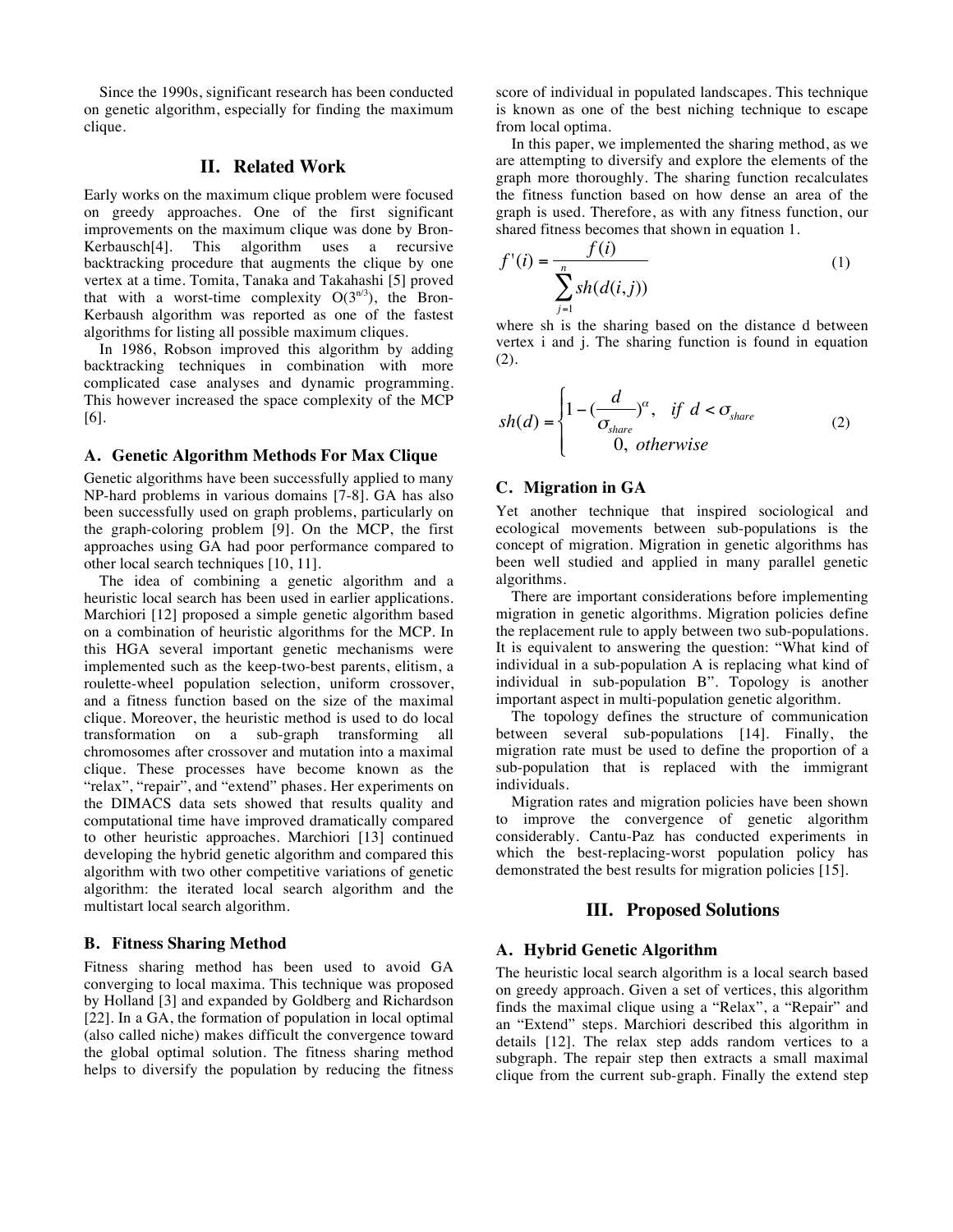generates a bigger maximal clique by adding random nodes to the clique obtained in the repair step.

The HGA is then obtained by combining the heuristic local search with a genetic algorithm given in figure 1. The heuristic function is added after the crossover operation to find maximal clique.

# **B. Introduction of a Migration Mechanism in Genetic Algorithm**

In our solution we propose a migration mechanism based on two sub-populations, a main sub-population and a secondary sub-population. The main population will have the role of a standard HGA. The secondary sub-population will serve as a pool that generates the new chromosomes for migrating into the main subpopulation. This mechanism should help to accelerate the convergence of the current hybrid genetic algorithm.

#### **1) Role of the Two Sub-Populations**

The idea of combining a heuristic local search and a genetic algorithm is not new. It has proven to be competitive in solving the maximum clique problem. One issue with this approach is the convergence into local optima. The diversification strategy relies on the genetic operators: crossover and mutation. The exploration of the set of feasible solutions (or neighborhood) in hybrid genetic algorithm is an area that can be improved.

In our approach we define two sub-populations. The Main sub-population uses a generic HGA defined previously. This sub-population specializes in the exploitation of the data. The secondary sub-population will be dedicated to exploration of the data. In the secondary population, an effort is made to diversify the population. The sub-population will then transfer the best of its population to the main sub-population through a migration mechanism. In this approach, we want to maximize the functions of exploration and exploitation of the genetic algorithm. Figure 2 shows the role of each sub-population.



*Figure 2 Role of sub-populations*

# **2) Migration Mechanism**

In our algorithm, it was decided to use a best-replace-worst migration policy at each generation, where the best individuals in the sub-population will replace a percentage of the worst individuals in the main sub-population. We also used a ladder migration topology defined in [15], which allows the migration between the two subpopulations to occur over each generation of the system. Figure 3 shows the implementation of our hybrid genetic algorithm with a migration mechanism.



*Figure 3 Hybrid GA with migration mechanism*

The main sub-population is the standard genetic heuristic algorithm discussed by Marchiori [11]. The secondary subpopulation, however, is of more interest. This subpopulation uses a non-evolutionary structure. It has no genetic operators and its role is to give random "seed" to the main population at every generation.

To initialize the population, we randomly choose vertices for each chromosome in the new population. We then apply the heuristic function, which extracts the maximal clique from each chromosome. We then sort the population by fitness, to determine which of the elements should migrate to the main sub-population.

## **IV. Experimental Results**

# **A. Benchmark Datasets Used**

The data used for our experiments are from the DIMACS (Center for Discrete Mathematics and Theoretical Computer Science) benchmark graphs. It is composed of a collection of 9 different classes of graphs for evaluating and comparing different algorithms for solving the maximum clique problem. This collection consists of random graphs with known maximum clique size as well as graphs obtained from various areas of applications. The C-FAT graphs are based on the fault diagnosis problem [16]. The Hamming and Johnson graphs are from the coding theory problems [17] [18]. The Keller graphs arise from the Keller conjecture on tiling using hypercube [19]. The SAN, SANR, BROCK and P-HAT are composed of various types of random graphs with known maximum clique sizes. The BROCK graphs contain random graphs constructed so that they have hidden cliques that are larger than what might be expected in a random graph. The P-HAT graphs are random graphs with large variance in the vertex degree distribution and a larger clique than usual random graphs [20]. Finally, the MANN graphs are from the vertexcovering problem, which is closely related to the maximum clique problem [21].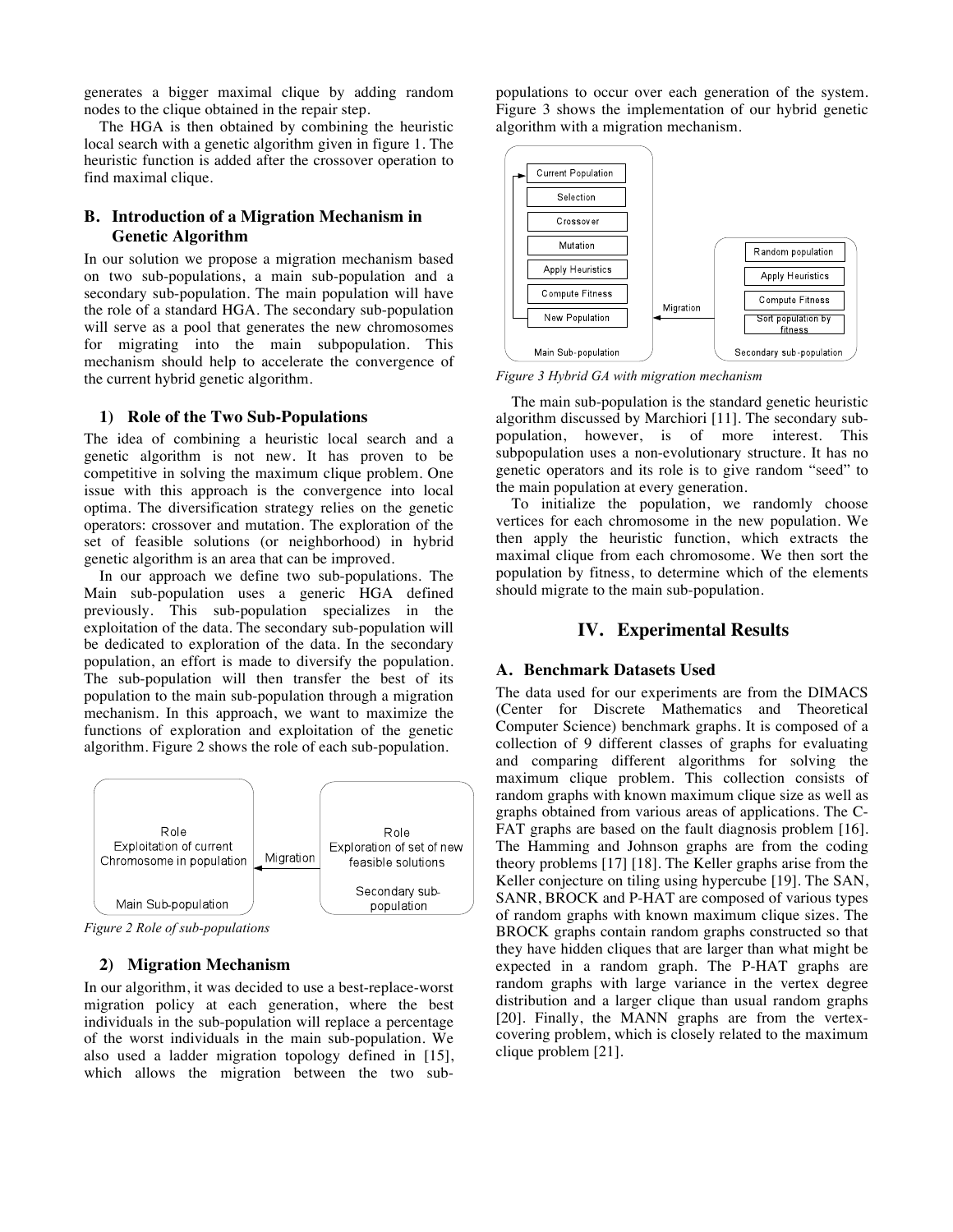## **B. Results Obtained**

A series of experiments were conducted using a small subset of the Dimacs data sets. The results obtained show that the performance of our algorithm is close to the best results obtained on the same data sets from the DIMACS challenge (table 1).

| Graph               | <b>Best obtained</b> | <b>Best DIMACS</b> |
|---------------------|----------------------|--------------------|
| keller4             | 11                   | 11                 |
| keller <sub>5</sub> | 27                   | 27                 |
| keller <sub>6</sub> | 49                   | 59                 |
| hamming 8-4         | 16                   | 16                 |
| hamming10-4         | 38                   | 40                 |
| MANN a27            | 126                  | 126                |
| MANN a81            | 1096                 | 1098               |

*Table 1 Comparison of our algorithm with Best DIMACS*

# **C. Effect of Mutation Rate Variation on Results**

In these experiments, we evaluate the effect of the mutation by holding other parameters static. We analyzed the effect of mutation on the Keller5 graph with the mutation rate parameters: 0.5%, 1%, 5%, 10% and 20%. Table 2 shows the parameters chosen for this set of experiments.

| <b>Parameters</b> | Value                      |
|-------------------|----------------------------|
| Population size   | 100                        |
| Maximum iteration | 50                         |
| Mutation          | $0.5\%$ , 1%, 5%, 10%, 20% |
| Crossover rate    | 100% (uniform crossover)   |

*Table 2 Parameters for testing mutation rate*

At each generation, the mutation breaks current maximal clique in every chromosome, by replacing current nodes by other random nodes.

On one hand, a low mutation rate keeps nodes that are good candidates for the maximum clique and the heuristic algorithm find good local solutions. But less graph exploration are possible using a low mutation rate. On the other hand, a high mutation rate gives a good chance of graph exploration, but the local search become less efficient, as to many nodes are exchanged in chromosomes. Choosing a good mutation rate is a trade-off between finding a good local solution and good graph exploration. Figure 4 shows the minimum, the average and maximum fitness score for each chromosome for 1% mutation rate.

We can observe two phases applying the GA to the maximum clique problem. In the first phase, a high variation of the fitness score phase can be observed from 0 to the  $15<sup>th</sup>$  generation. During this phase, the HGA explores various combinations of nodes in the graph, so the fitness score change rapidly. Then a phase of stabilization is observed where the maximal cliques are kept in the population and improvement occurs progressively. During the stabilization phase, the chances of discovering bigger cliques are low because the HGA reach local maxima.



The results obtained in our experiments shows that 1% mutation rate achieves the best performance with the fastest convergence and helps diversifying the population to its maximums. The HGA algorithm found a 24-clique after only eight generations.

#### **D. Effect of Migration Rate Variation on Results**

In this set of experiments, we fix the mutation rate with the value found greedily in the previous experiment. We then vary the migration rate with the parameters: 1%, 5%, 10%, 20%, 30%, 50% and 90%. Table 3 shows the parameters chosen applied on the same graph (Keller5).

| <b>Parameters</b>                                                                                          | Value                         |  |
|------------------------------------------------------------------------------------------------------------|-------------------------------|--|
| Population size                                                                                            | 100                           |  |
| Maximum iteration                                                                                          | 50                            |  |
| Mutation                                                                                                   | $1\%$                         |  |
| Crossover rate                                                                                             | 100% (uniform crossover)      |  |
| Migration rates                                                                                            | $1\%, 5\%, 10\%, 20\%, 30\%,$ |  |
| $T$ $11$ $2$ $D$ $22$ $23$ $24$ $25$ $27$ $28$ $29$ $21$ $21$ $22$ $23$ $24$ $25$ $26$ $27$ $28$ $29$ $21$ |                               |  |

*Table 3 Parameters for testing migration rate* 

The effect of a high migration rate is the replacement of good solutions obtained by the HGA, whereas a low migration rate injects not enough new seeds in new population. The experiments show that the optimum migration rate is reached at 10% and the maximum clique is found after 28 generations (ground truth maximum clique=27). Figure 5 shows the minimum, the average and maximum fitness score for each chromosome for 10% migration rate.

In this graph, we can observe that the maximum fitness increase by levels, which means that new maximal cliques are found. After one or two generations the stabilization phase is reached and the GA continued graph exploration. The results show that the migration process helped the genetic algorithm to escape from local maxima and find the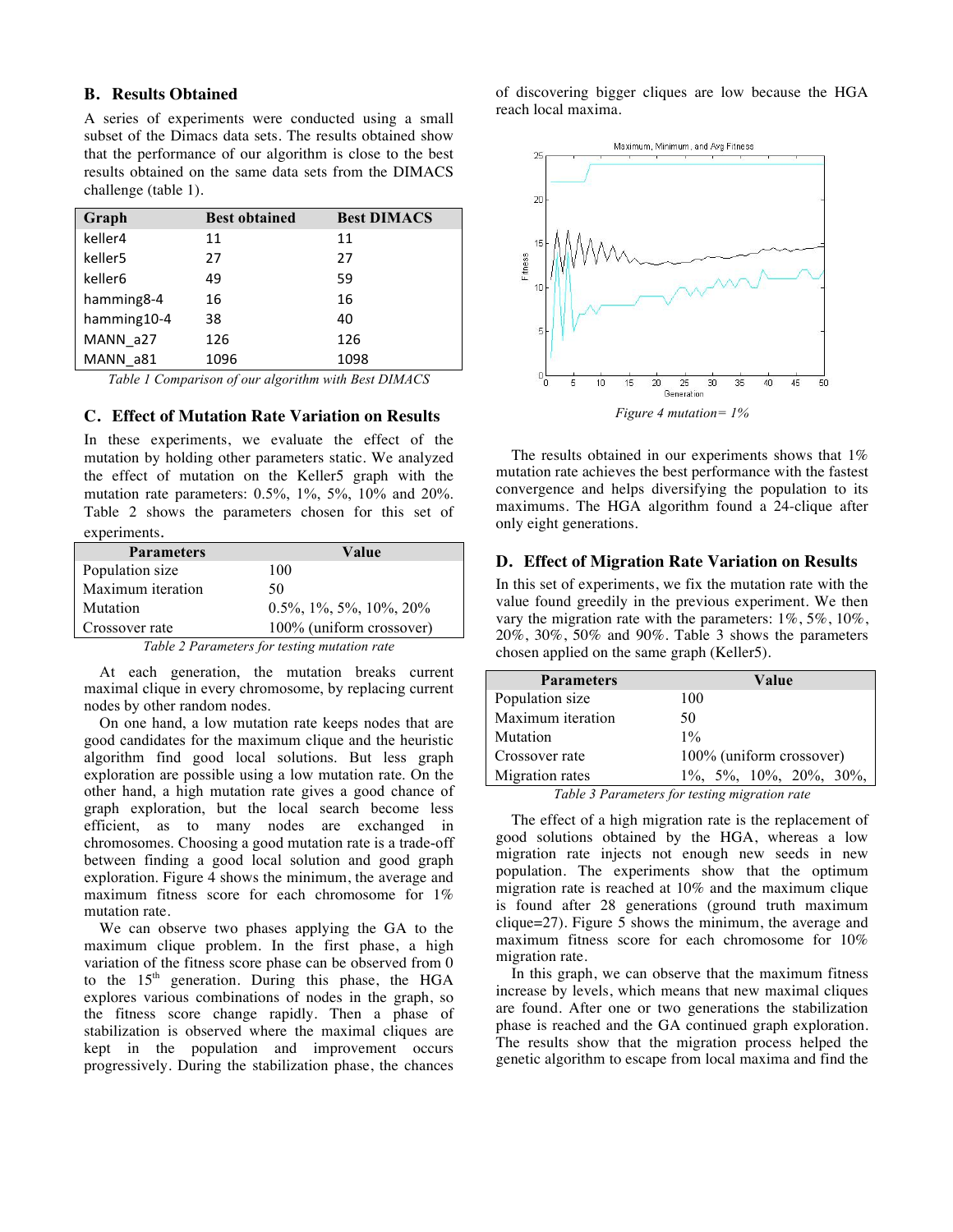maximum clique by adding more graph exploration capability.

![](_page_4_Figure_1.jpeg)

# **E. Effect of Migration with Variation of Population Size and Number of Generations**

In these experiment we test the effect of migration on a variation of the population size and maximum number of generation. We compare the effect of migration on different parameter setup. Table 4 shows the parameters for this set of experiments.

| Value                             |
|-----------------------------------|
| $(10/1000, y)$ , $(10/1000, n)$ , |
| $(50/200,y)$ , $(50/200,n)$ ,     |
| $(100/100, y)$ , $(100/100, n)$ , |
| (200/50, y), (200/50, n)          |
| $1\%$                             |
| 100% (uniform crossover)          |
| 10%                               |
|                                   |

*Table 4 Parameters for testing effects of migration*

The results indicate that for each configuration, applying our migration mechanism increase the size of maximum clique found and also accelerates the convergence toward the best solution.

#### **F. Effect of fitness Sharing on Results**

In these experiments we test the effect of fitness sharing on same graph. The parameter  $\sigma_{\text{share}}$  from equation (2) represents the number of niches. We vary the number of niches with the values: 3, 7, 10, 20. Table 5 shows the parameters used for this set of experiments.

| <b>Parameters</b>                            | Value                    |
|----------------------------------------------|--------------------------|
| Population size                              | 10                       |
| Maximum iteration                            | 1000                     |
| Mutation                                     | $1\%$                    |
| Crossover rate                               | 100% (uniform crossover) |
| Number of Niches ( $\sigma_{\text{share}}$ ) | 3,7,10,20                |

#### *Table 5 parameters for testing fitness sharing*

A high number of niches  $(\sigma_{\text{share}})$  allow diversifying the population by reducing the fitness value of individual from the same niche. This way, the chance to promote other individuals from other niches is higher.

We obtained the best results in this series of experiments with the parameter  $\sigma_{\text{share}}=20$ . the maximum clique is found after 170 generations. Figure 6 shows the minimum, the average and maximum fitness score for each chromosome for  $\sigma_{\text{share}}=20$ .

![](_page_4_Figure_13.jpeg)

The fitness sharing method also plays a function of graph exploration by reducing the fitness values of individual in the same niche. Then other individual from other niches are promoted in the population. Finally we have shown that fitness sharing method is also well suited for graph exploration and helps to find the maximum clique.

# **V. CONCLUSION**

For the maximum clique problem, we have proposed a solution that implemented a migration mechanism composed of two subpopulations. The main sub-population is specialized on data exploitation and the secondary subpopulation is specialized on data exploration.

Our results have shown that both sharing and migration improve the convergence and results of the genetic algorithm. We have shown that migration proves to be a valuable tool in converging on the maximum, or high maxima relatively quickly. We have also discussed the potential usefulness in using sharing to find multiple maximum solutions in the same problem. We also found that in order to maximize the difference and prevent fast convergence of the minimum fitness value, a 1% mutation rate appears to give the best results. The migration rate was also empirically derived to be best at 10% migration.

These experiments lay groundwork for potential research in the future. We used a non-evolutionary approach by adding a second sub-population, which serves the main